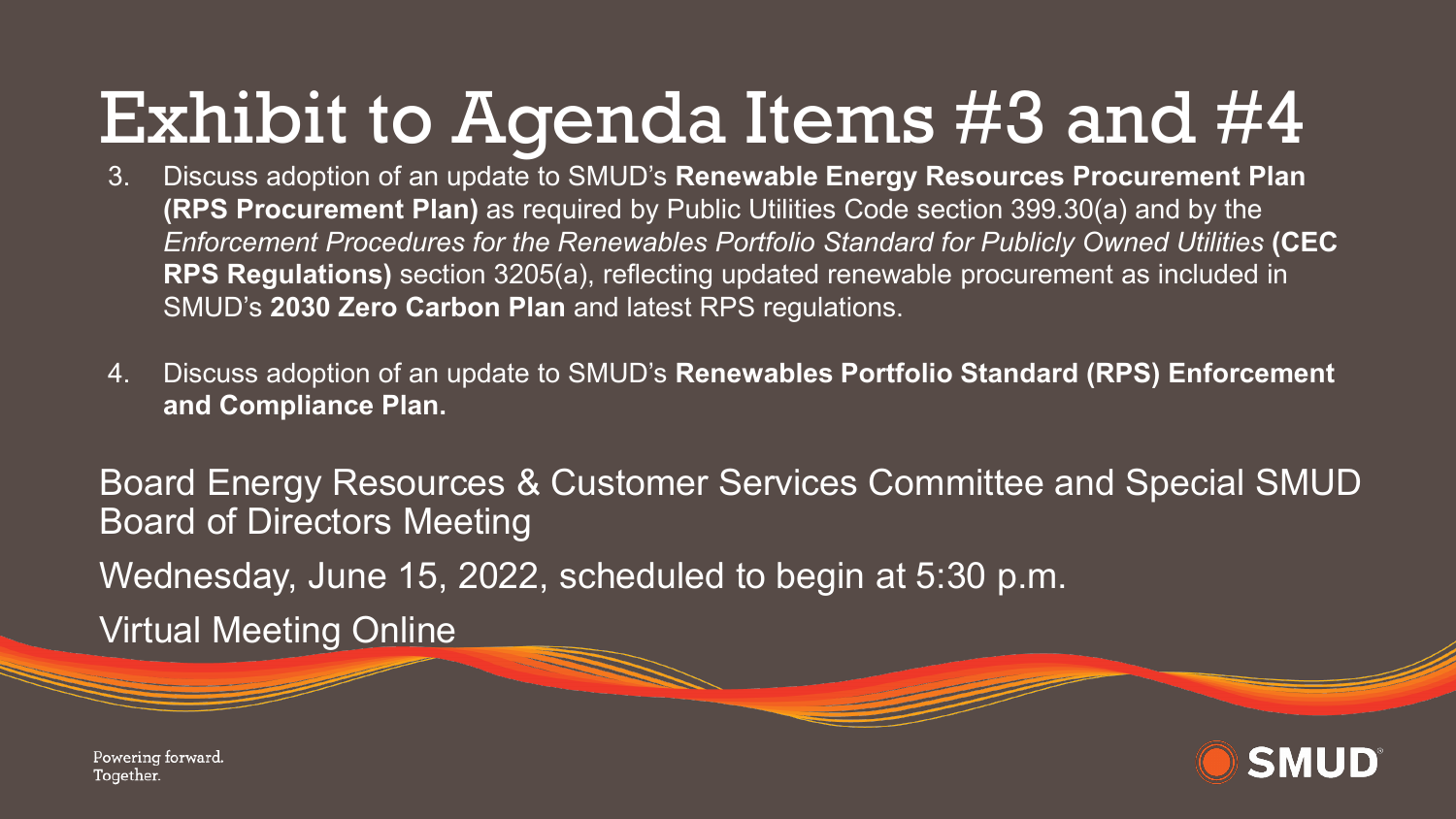# *CEC Renewable Energy Resources (RPS) Procurement Plan*

Powering forward. Together.

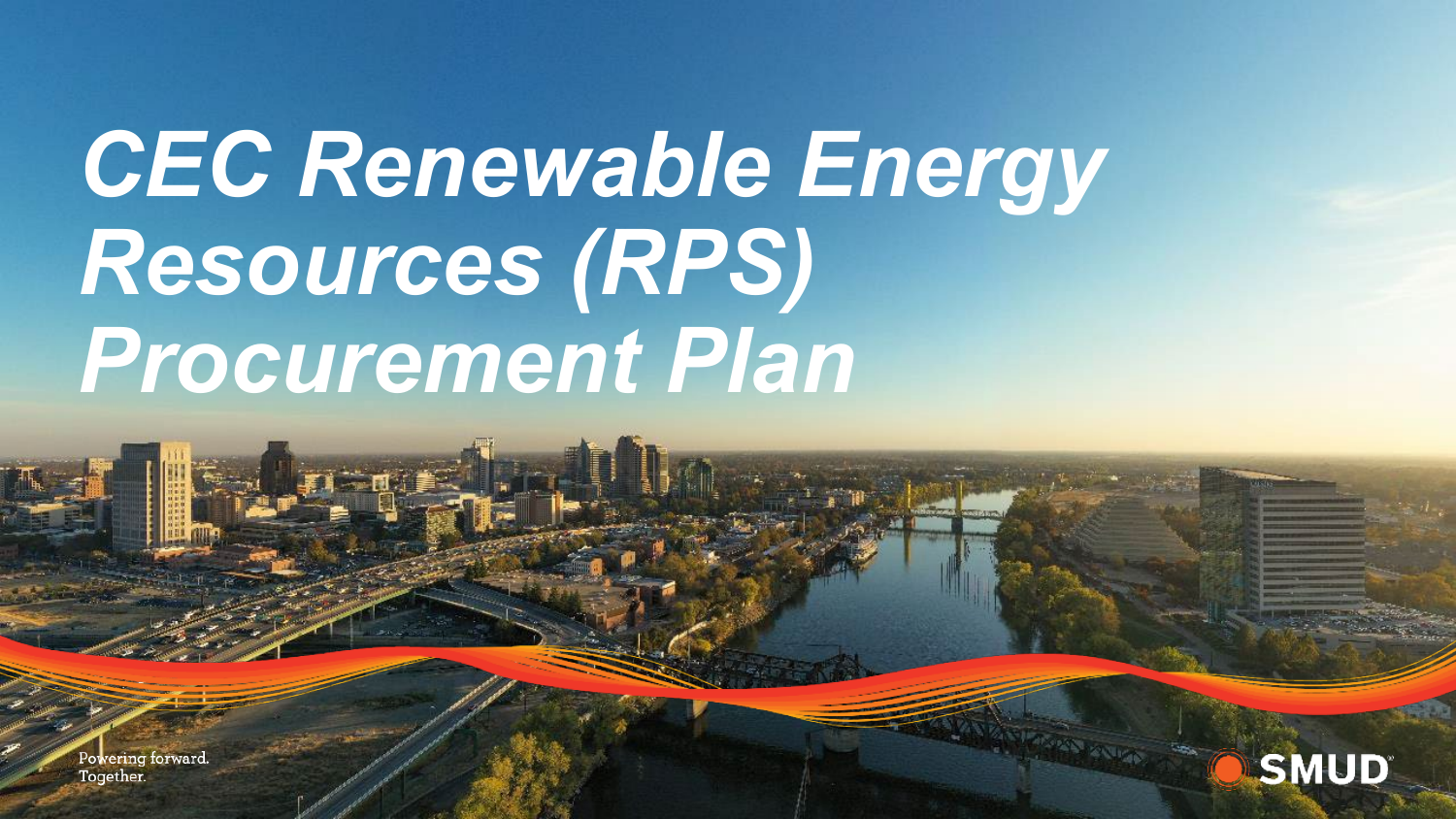#### CEC Renewable Energy Resources (RPS) Procurement Plan Requirement

- State law requires SMUD to file a Board adopted RPS Procurement Plan with the Integrated Resource Plan (IRP) filing to the California Energy Commission (CEC).
	- Demonstrates how SMUD plans to meet RPS requirements through 2030.
	- We last filed our RPS Procurement Plan in 2019, in conjunction with the filing of our 2018 IRP with the CEC, also in 2019.
	- This new filing will replace what is on file now with the CEC, which is based on SMUD's 2018 IRP.
- **SMUD's 2030 Zero Carbon Plan (ZCP)** included a plan to add a substantial amount of renewable generation exceeding state RPS requirements by middecade.
	- SMUD's updated RPS Procurement Plan reflects the renewable resource plan in SMUD's ZCP.

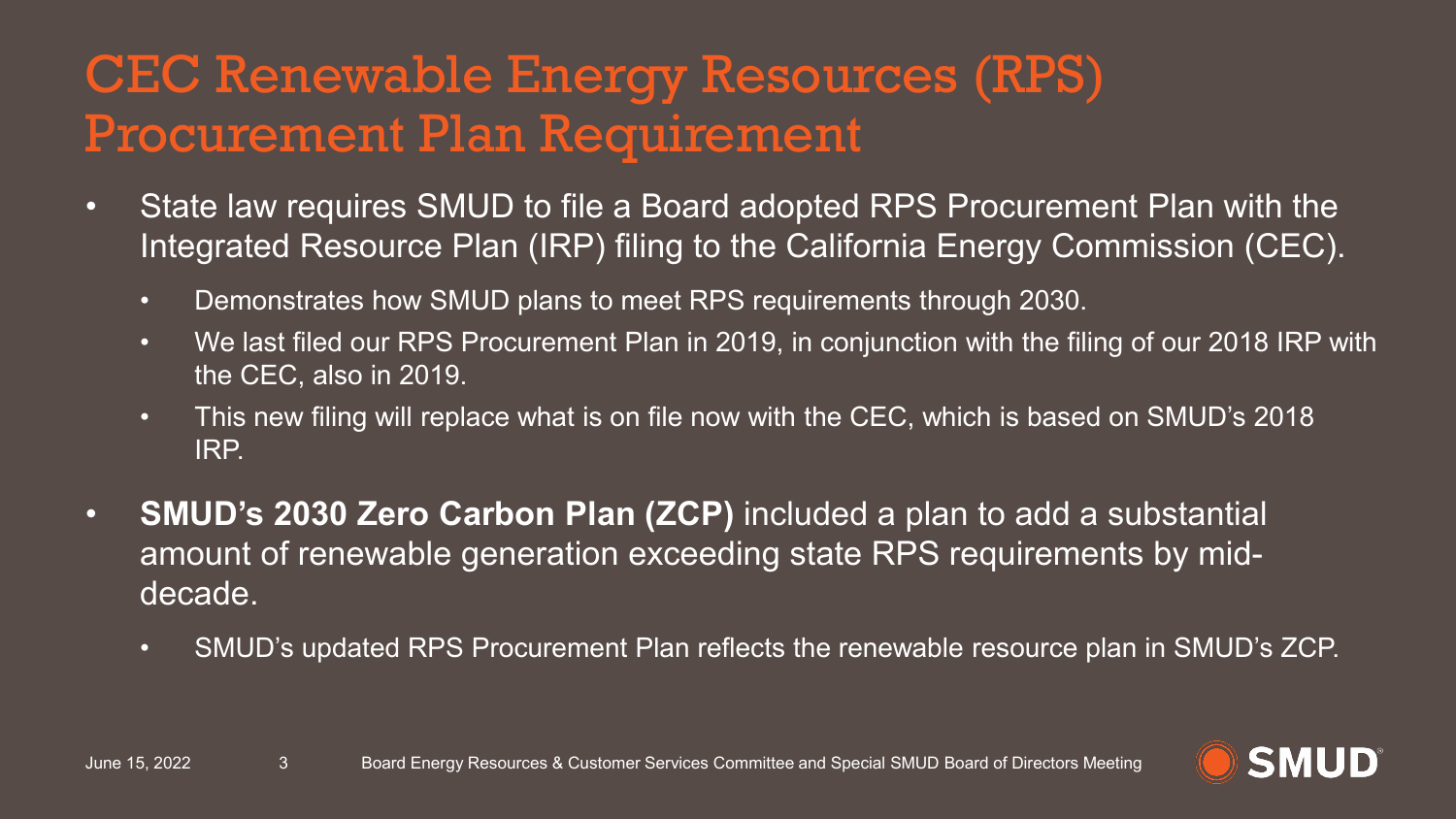### RPS Procurement Plan Forecast



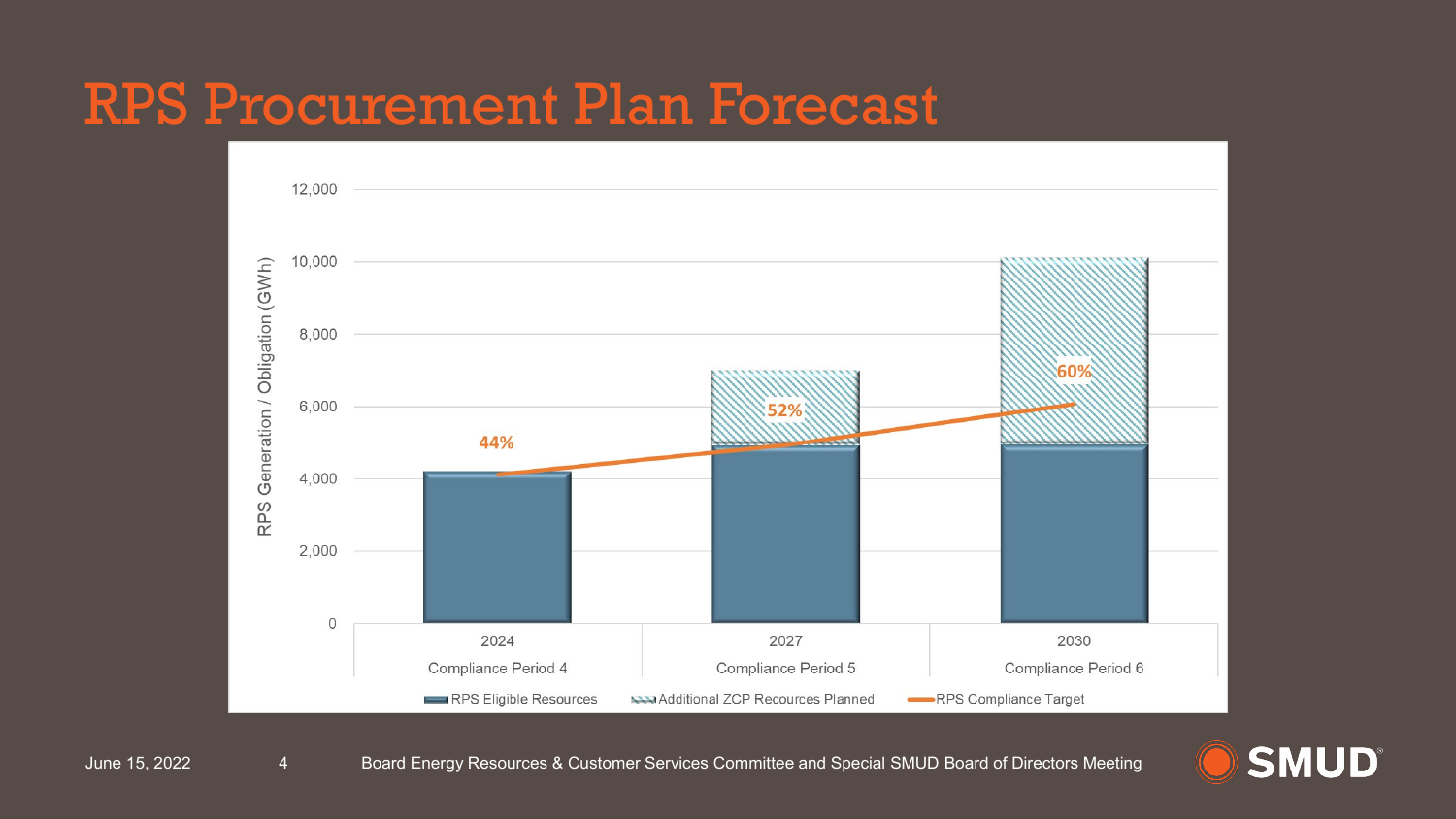# Staff Recommendation

Adopt an update to SMUD's **Renewable Energy Resources Procurement Plan (RPS Procurement Plan)** as required by Public Utilities Code section 399.30(a) and by the *Enforcement Procedures for the Renewables Portfolio Standard for Publicly Owned Utilities* (CEC RPS Regulations) section 3205(a).

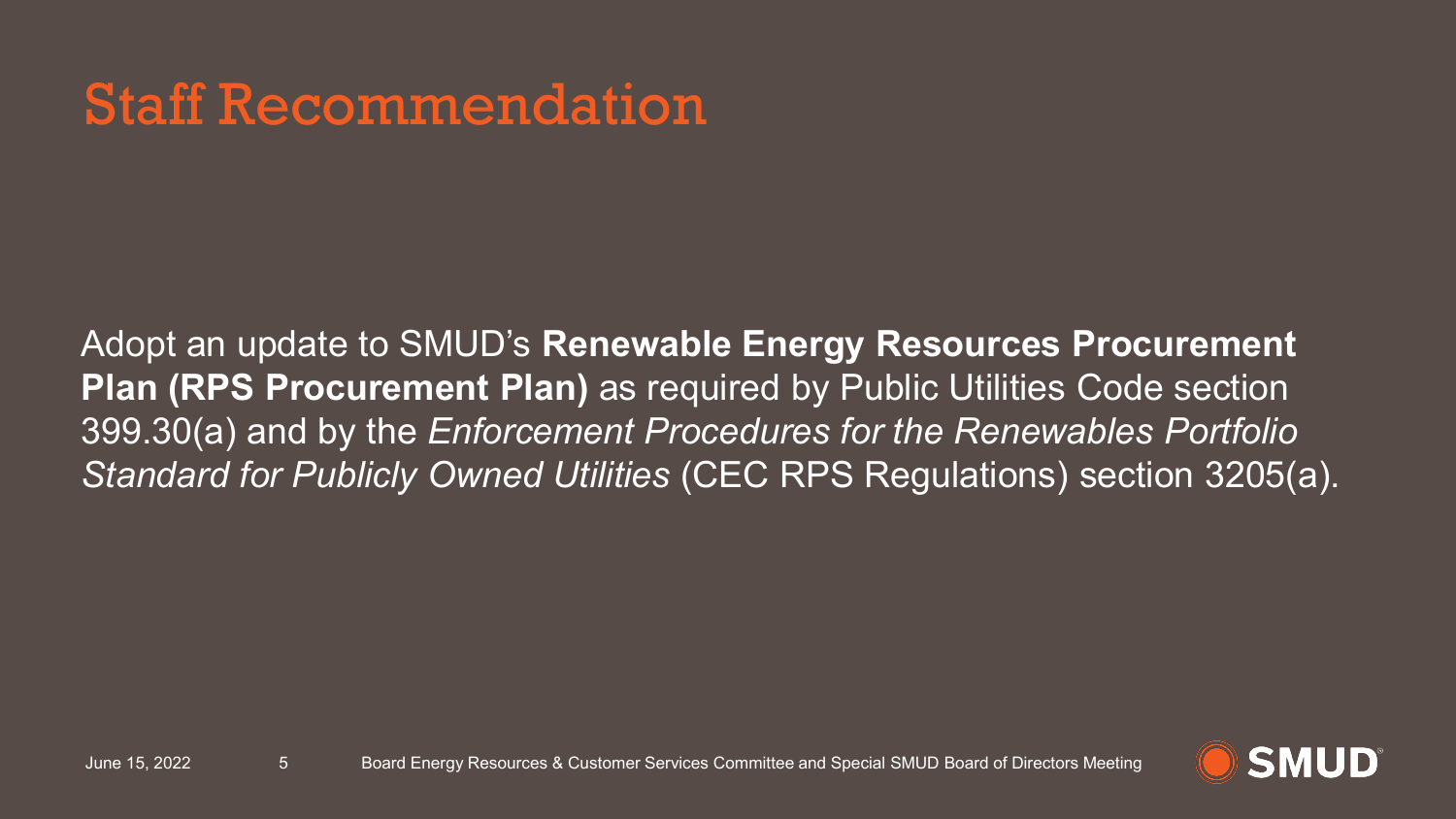# *CEC Renewable Portfolio Standard (RPS) Enforcement and Compliance Plan*

Powering forward. Together.

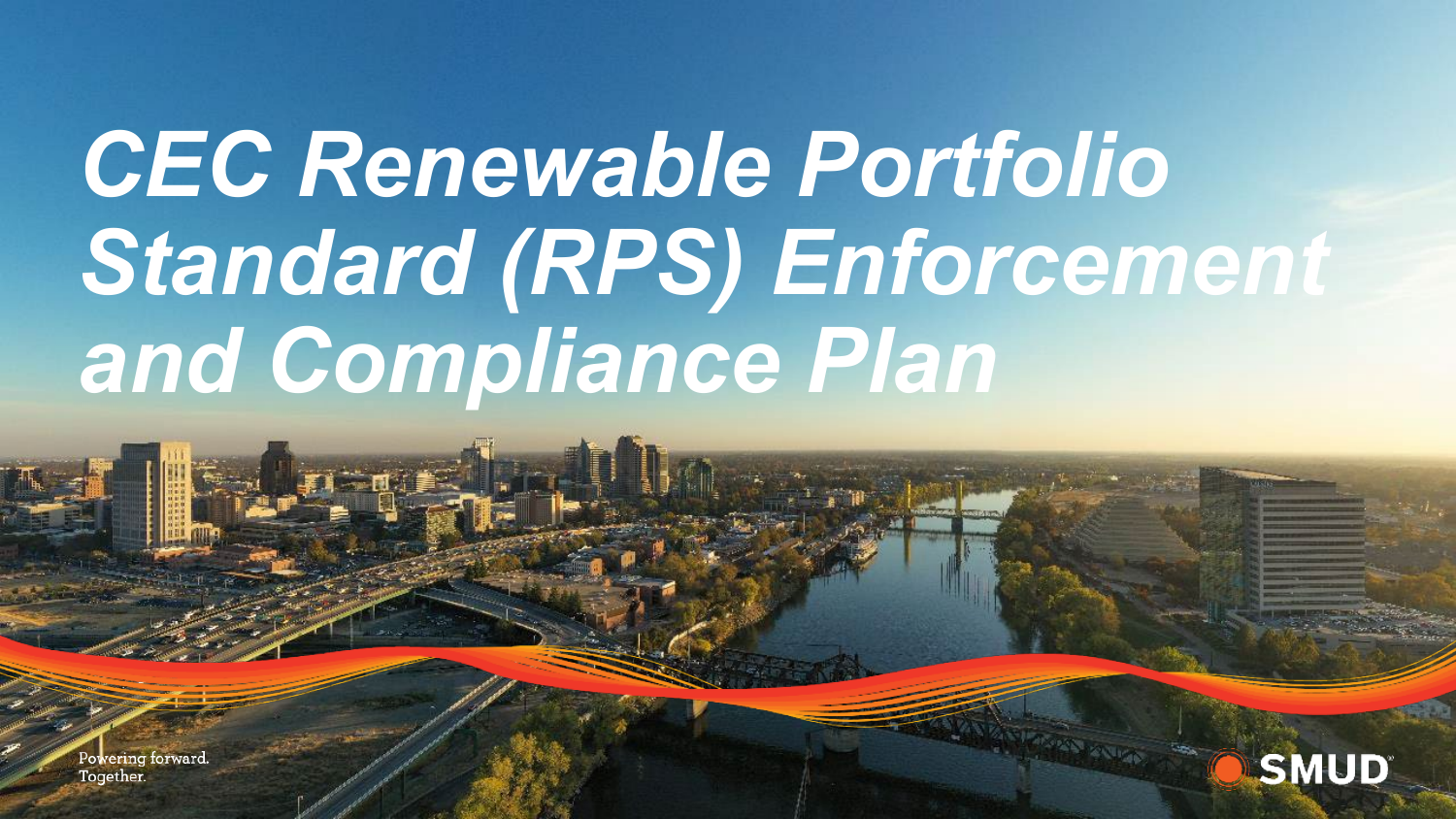### CEC RPS Enforcement and Compliance Plan Requirement

- State law requires the SMUD Board to adopt and update, as necessary, a **Renewable Portfolio Standard (RPS) Enforcement and Compliance Plan**  (RPS Enforcement Plan).
	- We last filed our RPS Enforcement and Compliance Plan in 2013.
	- Regulations have changed and require us to update this plan.
- The RPS Enforcement and Compliance Plan:
	- Demonstrates how SMUD plans to establish compliance with and enforcement of RPS requirements through 2030.
	- Details actions SMUD will take if it is determined that we will not meet the RPS procurement targets.
		- A determination of non-compliance would be promptly reported to the Board for discussion of a mitigation plan.

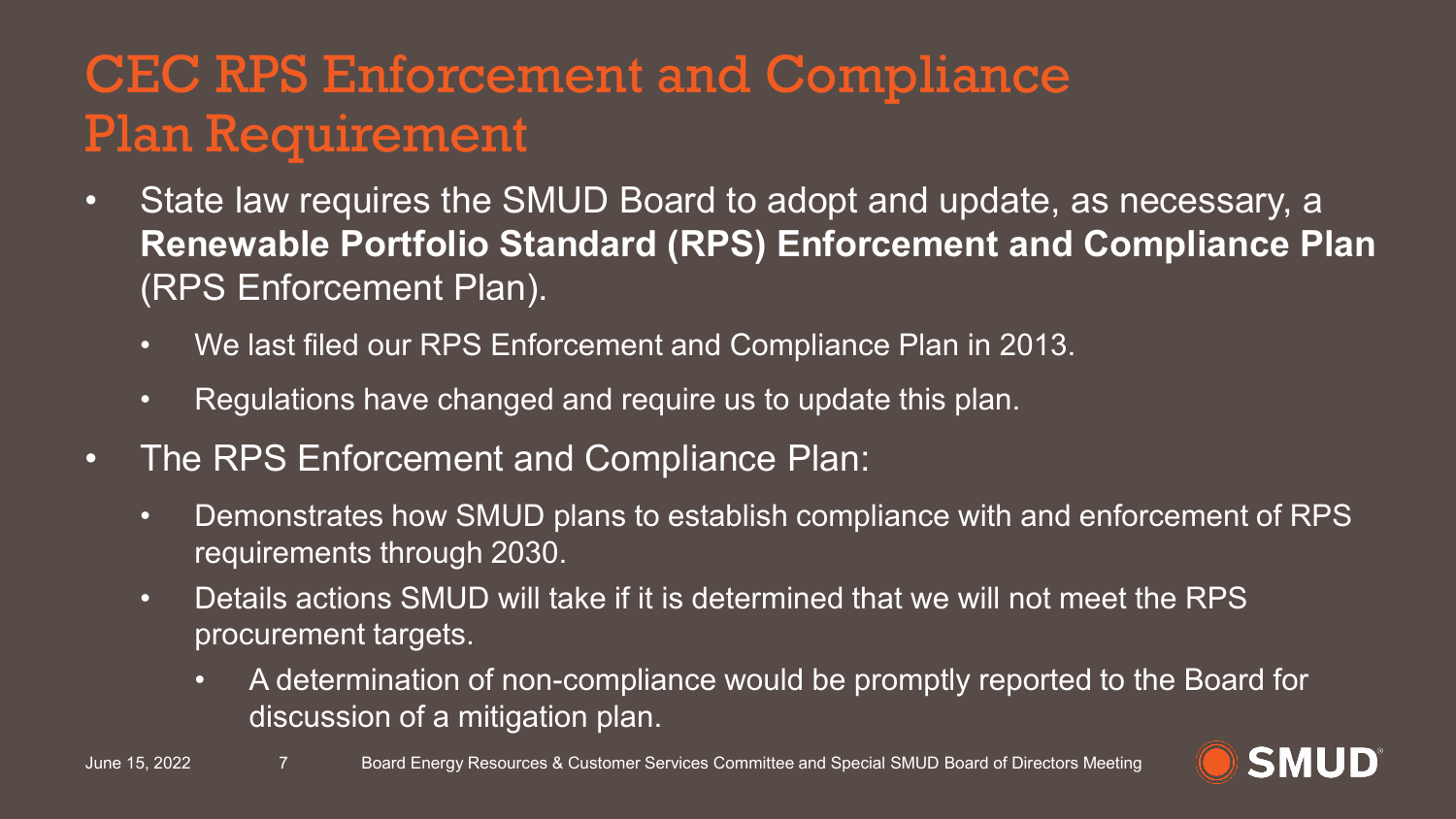### CEC RPS Enforcement and Compliance Plan Update Highlights

- Updates reflect latest RPS laws:
	- Retail sales exclusion for voluntary green pricing and shared renewable programs which reduces RPS obligation.
	- Requires at least 65% of renewable generation applied to the RPS target to be from long-term contracts (10+ years).
	- Updates rules for excess procurement starting in Compliance Period 4 (2021)
- **SMUD's 2030 Zero Carbon Plan** reflects these regulatory changes.